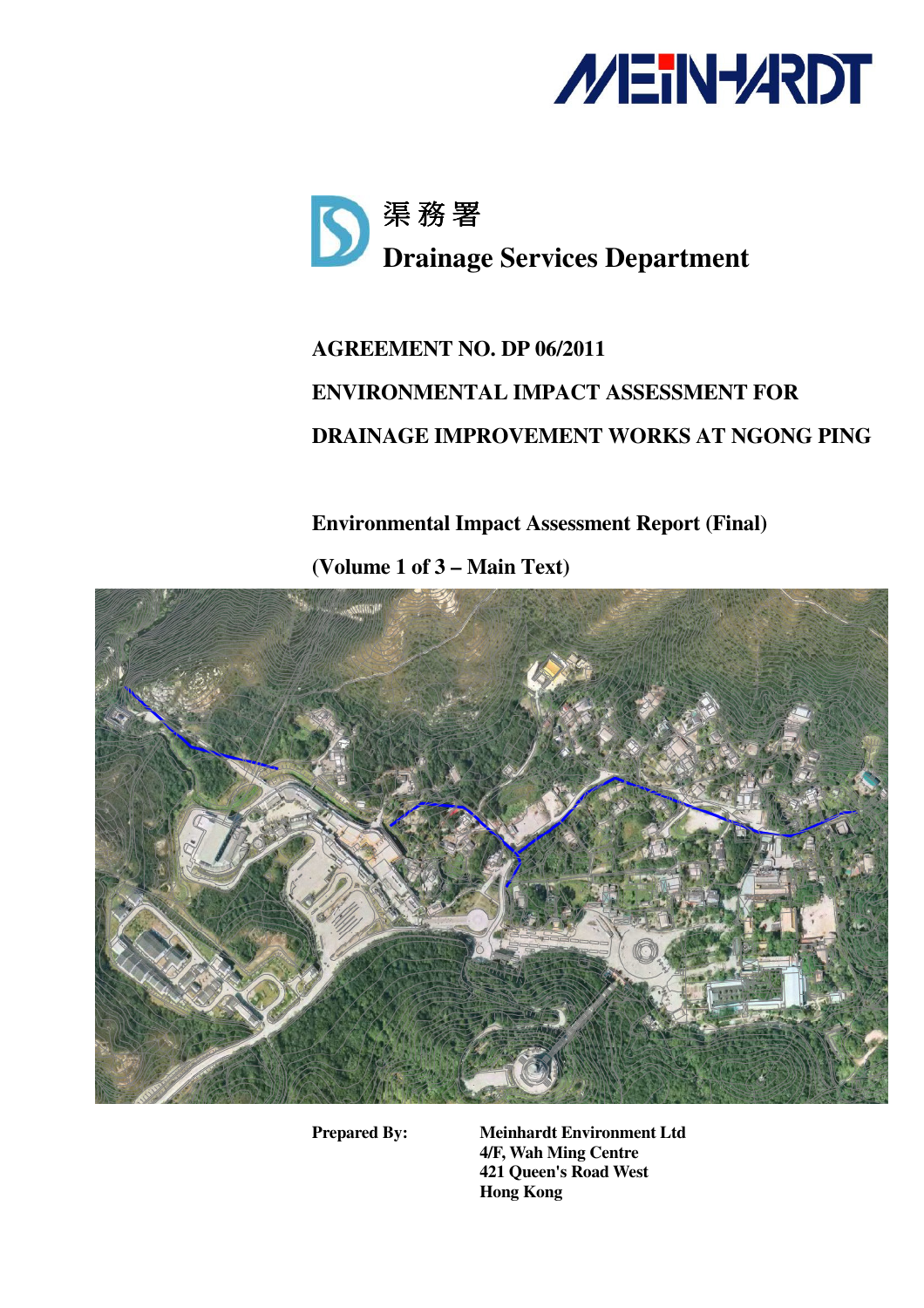



# **AGREEMENT NO. DP 06/2011 ENVIRONMENTAL IMPACT ASSESSMENT FOR DRAINAGE IMPROVEMENT WORKS AT NGONG PING**

**Environmental Impact Assessment Report (Final)** 

Prepared By:

**Meinhardt Environment Ltd** 4/F, Wah Ming Centre 421 Queen's Road West **Hong Kong** 



This report is printed on recycled paper

| <b>Date</b> | <b>Revision</b> |         | Prepared |     | <b>Checked</b> |            | Approved |
|-------------|-----------------|---------|----------|-----|----------------|------------|----------|
| 11 Dec 2012 | First Issue     | Various |          | FL. |                | <b>HJC</b> |          |
| 1 Feb 2013  | Second Issue    | Various |          | FL  | ۰M             | <b>HJC</b> |          |
|             |                 |         |          |     |                |            |          |
|             |                 |         |          |     |                |            |          |
|             |                 |         |          |     |                |            |          |
|             |                 |         |          |     |                |            |          |
|             |                 |         |          |     |                |            |          |
|             |                 |         |          |     |                |            |          |

Project No.:<br>Document Ref.: 91254 91254.705 Date: February 2013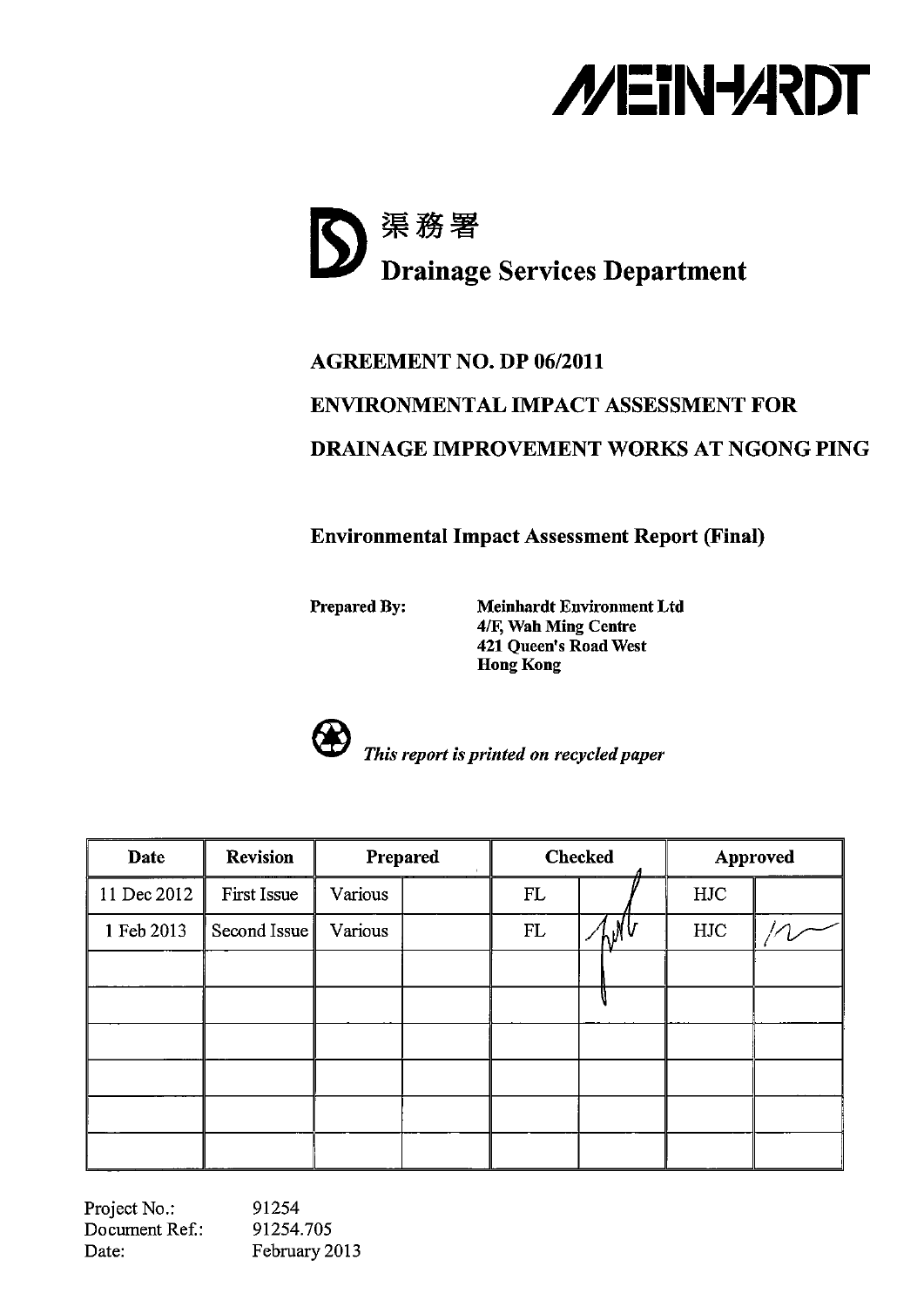

### *Volume 1 of 3*

| 1. |      |                                                                          |  |
|----|------|--------------------------------------------------------------------------|--|
|    | 1.1  |                                                                          |  |
|    | 1.2  |                                                                          |  |
|    | 1.3  |                                                                          |  |
|    | 1.4  |                                                                          |  |
|    | 1.5  |                                                                          |  |
|    | 1.6  |                                                                          |  |
|    |      |                                                                          |  |
|    | 2.1  |                                                                          |  |
|    | 2.2  |                                                                          |  |
|    | 2.3  |                                                                          |  |
|    | 2.4  |                                                                          |  |
|    | 2.5  | Consideration of Alternative Alignment Design Options / Drainage         |  |
|    |      |                                                                          |  |
|    | 2.6  | Consideration of Alternative Construction Methods and Sequences of Works |  |
|    |      |                                                                          |  |
|    | 2.7  |                                                                          |  |
|    |      |                                                                          |  |
|    |      |                                                                          |  |
|    | 3.1  |                                                                          |  |
|    | 3.2  |                                                                          |  |
|    | 3.3  |                                                                          |  |
|    | 3.4  |                                                                          |  |
|    | 3.5  |                                                                          |  |
|    | 3.6  |                                                                          |  |
|    | 3.7  |                                                                          |  |
|    | 3.8  |                                                                          |  |
|    | 3.9  |                                                                          |  |
|    | 3.10 |                                                                          |  |
|    | 3.11 |                                                                          |  |
|    | 3.12 |                                                                          |  |
|    |      |                                                                          |  |
|    | 4.1  |                                                                          |  |
|    | 4.2  |                                                                          |  |
|    | 4.3  |                                                                          |  |
|    | 4.4  |                                                                          |  |
|    | 4.5  |                                                                          |  |
|    | 4.6  |                                                                          |  |
|    | 4.7  |                                                                          |  |
|    | 4.8  |                                                                          |  |
|    | 4.9  |                                                                          |  |
|    | 4.10 |                                                                          |  |
|    | 4.11 |                                                                          |  |
|    | 4.12 |                                                                          |  |
|    |      |                                                                          |  |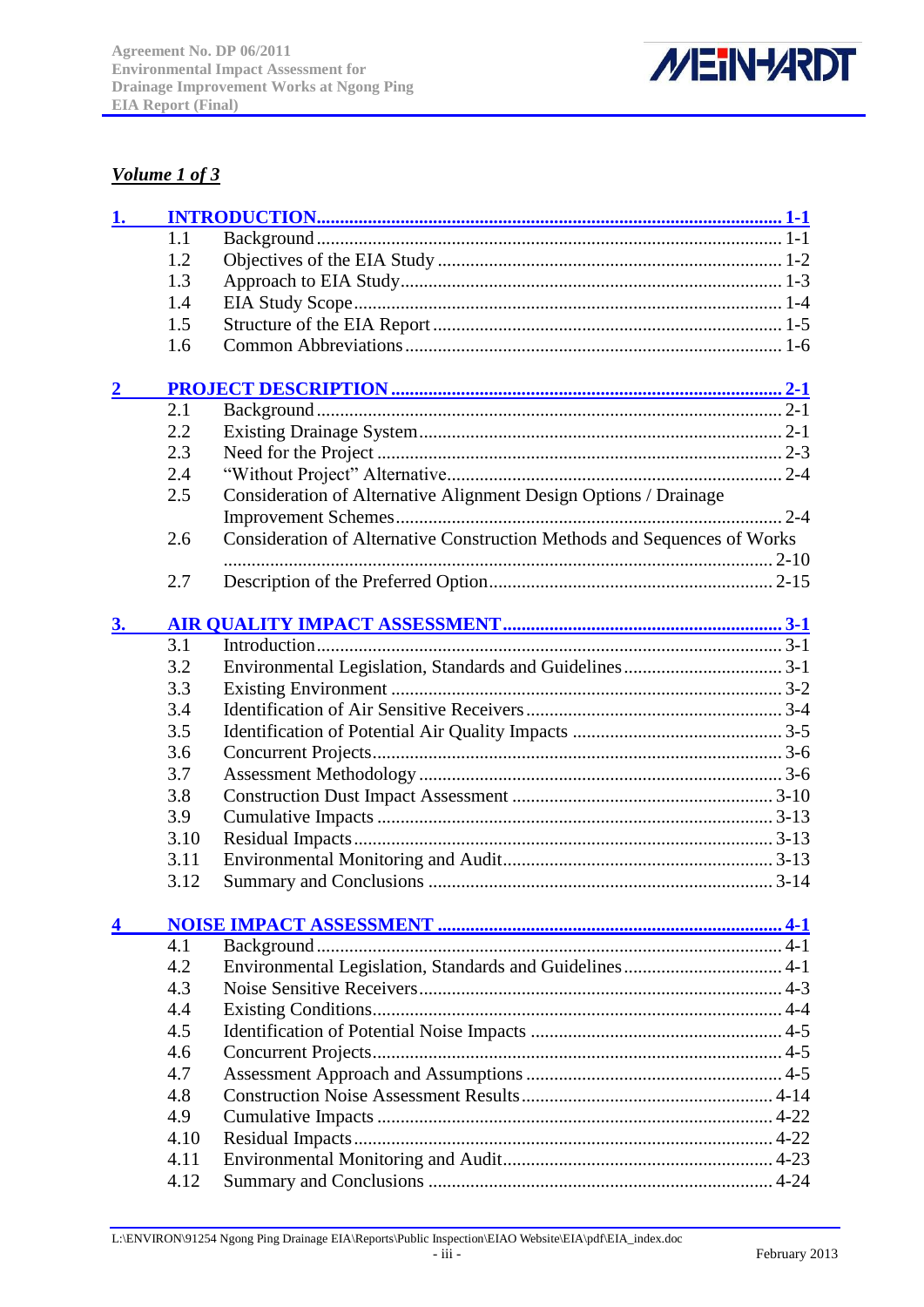

| 5. |      |                                                                   |  |
|----|------|-------------------------------------------------------------------|--|
|    | 5.1  |                                                                   |  |
|    | 5.2  |                                                                   |  |
|    | 5.3  |                                                                   |  |
|    | 5.4  |                                                                   |  |
|    | 5.5  |                                                                   |  |
|    | 5.6  | Project Specific Baseline Water Quality Monitoring Programme 5-10 |  |
|    | 5.7  |                                                                   |  |
|    | 5.8  |                                                                   |  |
|    | 5.9  |                                                                   |  |
|    | 5.10 |                                                                   |  |
|    | 5.11 |                                                                   |  |
|    | 5.12 |                                                                   |  |
|    | 5.13 |                                                                   |  |
| 6. |      |                                                                   |  |
|    | 6.1  |                                                                   |  |
|    | 6.2  |                                                                   |  |
|    | 6.3  |                                                                   |  |
|    | 6.4  |                                                                   |  |
|    | 6.5  |                                                                   |  |
|    | 6.6  |                                                                   |  |
|    | 6.7  |                                                                   |  |
|    | 6.8  |                                                                   |  |
|    | 6.9  |                                                                   |  |
|    | 6.10 |                                                                   |  |
|    | 6.11 |                                                                   |  |
|    | 6.12 |                                                                   |  |
|    |      | Pre-Construction and Construction Phase Mitigation Measures 6-59  |  |
|    | 6.13 |                                                                   |  |
|    | 6.14 |                                                                   |  |
|    | 6.15 |                                                                   |  |
|    | 6.16 |                                                                   |  |
|    | 6.17 |                                                                   |  |
|    | 6.18 |                                                                   |  |
|    | 6.19 |                                                                   |  |
| 7. |      |                                                                   |  |
|    | 7.1  |                                                                   |  |
|    | 7.2  |                                                                   |  |
|    | 7.3  |                                                                   |  |
|    | 7.4  | Review of Planning and Development Control Framework 7-9          |  |
|    | 7.5  |                                                                   |  |
|    | 7.6  |                                                                   |  |
|    | 7.7  |                                                                   |  |
|    | 7.8  |                                                                   |  |
|    | 7.9  |                                                                   |  |
|    | 7.10 |                                                                   |  |
|    | 7.11 |                                                                   |  |
|    | 7.12 |                                                                   |  |

T:\91254 Ngong Ping Drainage EIA\Reports\Public Inspection\EIAO Website\EIA\pdf\EIA\_index.doc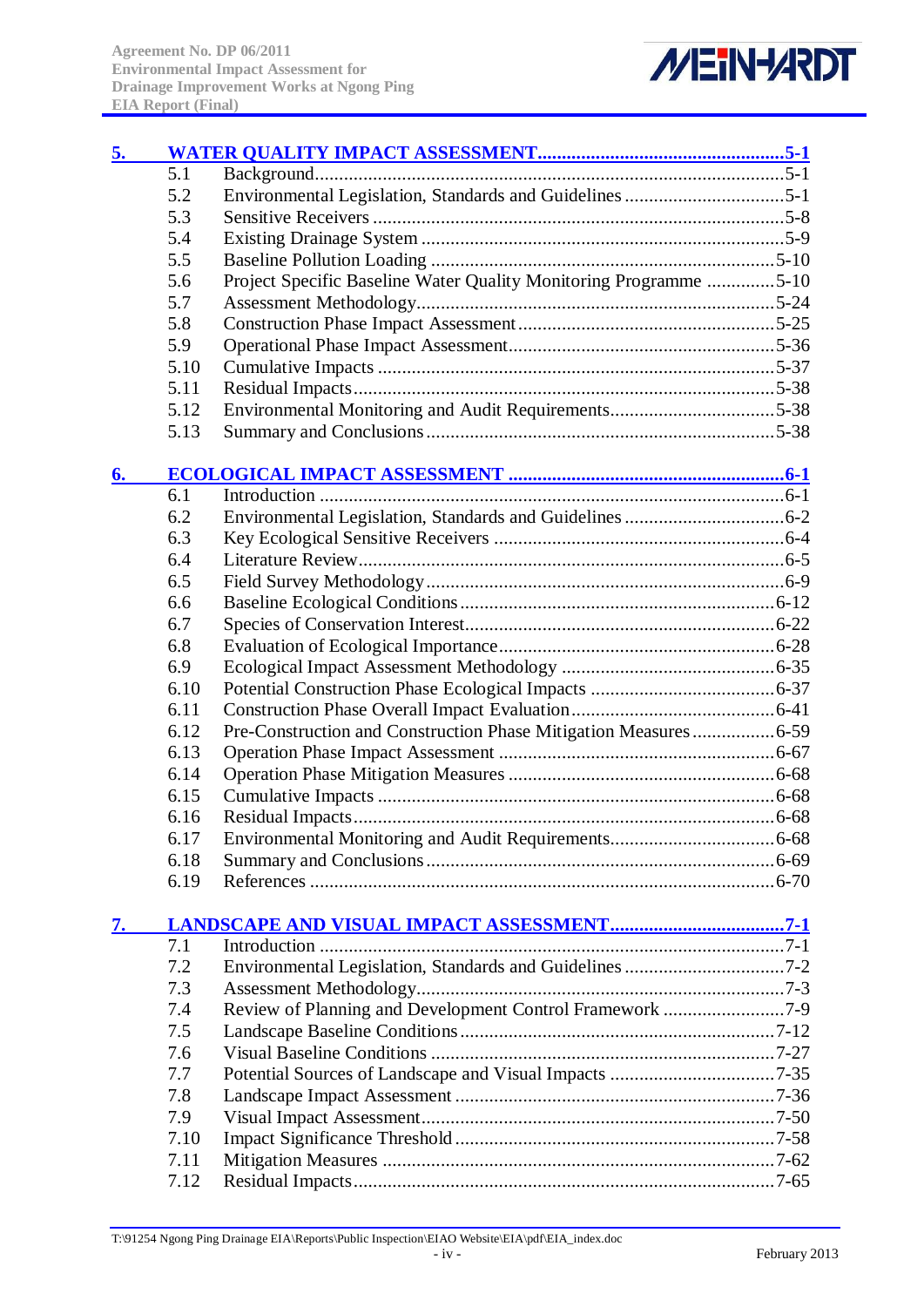

|            | 7.13 |                                                    |  |
|------------|------|----------------------------------------------------|--|
|            | 7.14 |                                                    |  |
|            | 7.15 |                                                    |  |
| 8.         |      |                                                    |  |
|            | 8.1  |                                                    |  |
|            | 8.2  |                                                    |  |
|            | 8.3  |                                                    |  |
|            | 8.4  |                                                    |  |
|            | 8.5  |                                                    |  |
|            | 8.6  |                                                    |  |
|            | 8.7  |                                                    |  |
|            | 8.8  |                                                    |  |
|            | 8.9  |                                                    |  |
|            | 8.10 |                                                    |  |
|            | 8.11 |                                                    |  |
|            |      |                                                    |  |
| 9.         |      |                                                    |  |
|            | 9.1  |                                                    |  |
|            | 9.2  |                                                    |  |
|            | 9.3  |                                                    |  |
|            | 9.4  |                                                    |  |
|            | 9.5  |                                                    |  |
|            | 9.6  |                                                    |  |
|            | 9.7  |                                                    |  |
|            | 9.8  |                                                    |  |
|            | 9.9  |                                                    |  |
|            | 9.10 |                                                    |  |
|            | 9.11 |                                                    |  |
|            | 9.12 |                                                    |  |
|            |      |                                                    |  |
| 10.        | 10.1 |                                                    |  |
|            | 10.2 |                                                    |  |
|            | 10.3 |                                                    |  |
|            | 10.4 |                                                    |  |
|            | 10.5 |                                                    |  |
|            | 10.6 |                                                    |  |
|            | 10.7 |                                                    |  |
|            | 10.8 |                                                    |  |
|            |      |                                                    |  |
|            | 10.9 |                                                    |  |
| 11.        |      | IMPLEMENTATION SCHEDULE AND RECOMMENDED MITIGATION |  |
|            |      |                                                    |  |
|            | 11.1 |                                                    |  |
| <b>12.</b> |      |                                                    |  |
|            |      |                                                    |  |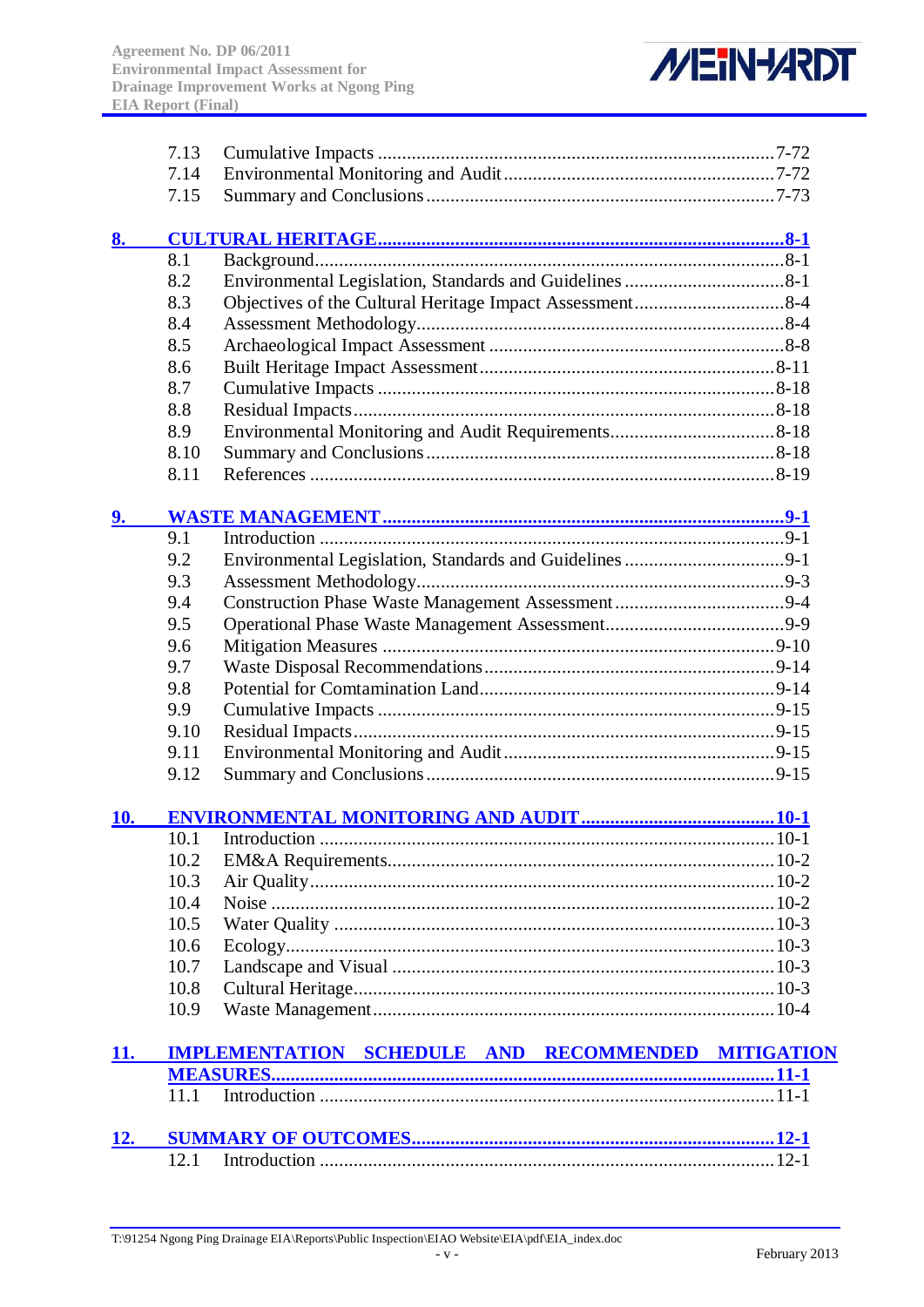

| 13. |  |  |
|-----|--|--|
|     |  |  |
|     |  |  |
|     |  |  |
|     |  |  |
|     |  |  |
|     |  |  |
|     |  |  |
|     |  |  |

## **TABLES**

| Table 2.1  | Predicted Maximum Flood Depth of Existing Drainage System                                                                            |
|------------|--------------------------------------------------------------------------------------------------------------------------------------|
| Table 2.2  | Key Features of the Alignment Design Options                                                                                         |
| Table 2.3  | Potential Environmental Benefits and Dis-benefits of Alternative Drainage                                                            |
|            | <b>Design Options</b>                                                                                                                |
| Table 2.4  | Key Components of the Proposed Works                                                                                                 |
| Table 2.5  | <b>Preferred Construction Methods</b>                                                                                                |
| Table 2.6  | Environmental Benefits and Dis-benefits of Drain Pipe Construction<br>Methods                                                        |
| Table 2.7  | <b>Works Sections and Construction Works</b>                                                                                         |
| Table 2.8  | <b>Summarised Construction Programme (Tentative)</b>                                                                                 |
| Table 2.9  | Tentative Construction Plant Inventory for Site Clearance and Construction<br>of Site Office                                         |
| Table 2.10 | Tentative Construction Plant Inventory for Cut-and-cover Construction<br>Works                                                       |
| Table 2.11 | Tentative Construction Plant Inventory for Pipe Jacking Construction Works                                                           |
| Table 2.12 | Tentative Construction Plant Inventory for Manholes, Inlets and Outfalls                                                             |
|            | <b>Construction Works and Site Office Demolition</b>                                                                                 |
| Table 2.13 | <b>Details of Proposed Works Areas</b>                                                                                               |
| Table 3.1  | Hong Kong Air Quality Objectives                                                                                                     |
| Table 3.2  | EPD Air Quality Monitoring Data at Tung Chung AQMS (2007 to 2011)                                                                    |
| Table 3.3  | Representative Air Sensitive Receivers                                                                                               |
| Table 3.4  | Assumptions for Calculation of Dust Emission Factors                                                                                 |
| Table 3.5  | Air Quality Monitoring Data at Tung Chung AQMS Station (Years 2007 to<br>2011)                                                       |
| Table 3.6  | 1-hour, 24-hour and Annual Average Maximum Cumulative Unmitigated<br>TSP Concentrations (µg/m3) at ASRs (Including Background Level) |
| Table 3.7  | Tier 1 Screening Test: 1-hour and 24-hour Average Maximum Cumulative                                                                 |
|            | Mitigated TSP Concentrations (µg/m3) at ASRs (Including Background<br>Level)                                                         |
| Table 3.8  | Annual Average Maximum Cumulative Mitigated TSP Concentrations (µ<br>gm-3) at ASRs (Including Background Level)                      |
| Table 4.1  | Daytime Construction Noise Limits                                                                                                    |
| Table 4.2  | Construction Noise Criteria for Activities other than Percussive Piling                                                              |
| Table 4.3  | <b>Representative Noise Sensitive Receivers</b>                                                                                      |
| Table 4.4  | PME Identified as Major Noise Sources for the Unmitigated Scenario                                                                   |
|            |                                                                                                                                      |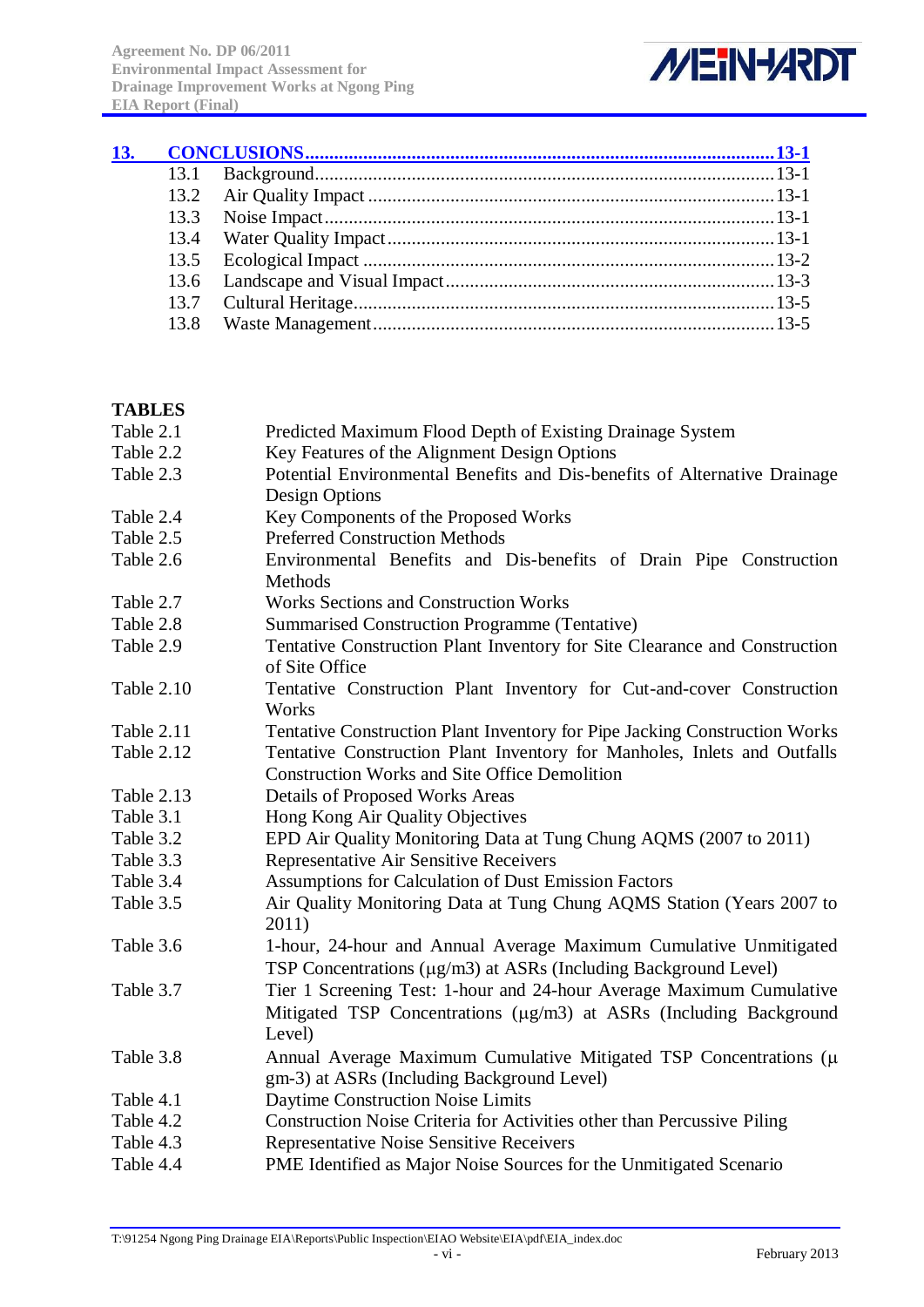

| Assumed Worst Concurrent Construction Activities for Each Sensitive<br>Table 4.6<br>Receiver<br>Predicted Unmitigated Construction Noise Levels for Representative NSRs<br>Table 4.7<br>Table 4.8<br><b>Mitigated Quiet PMEs</b><br>Noise Attenuation of PMEs from the Fixed Temporary Noise Barrier for<br>Table 4.9<br>NSR1<br>Table 4.10<br>Mitigation Measures and Assumed Effectiveness for PMEs<br>Table 4.11<br>Predicted Mitigated Construction Noise Levels<br>and Duration<br>at<br><b>Representative NSRs</b><br>Further Mitigated Plant Inventory for Activity 4+ with Additional Noise<br>Table 4.12<br>Barrier near NSR5<br>Further Mitigated Scenario for NSR5<br>Table 4.13<br>Assessment of Residual Impacts from Construction Noise<br>Table 4.14<br>Water Quality Objectives for North Western Water Control Zone<br>Table 5.1<br>(NWWCZ)<br>Water Quality Objectives for Southern Supplementary Water Control Zone<br>Table 5.2<br>(SSWCZ)<br>Standards for Effluents Discharged into Group A Inland Waters<br>Table 5.3<br>Standards for Effluents Discharged into Group B Inland Waters<br>Table 5.4<br><b>Baseline Water Quality Monitoring Stations</b><br>Table 5.5<br>Summary of In-situ Measurement Parameters<br>Table 5.6<br>Summary of Laboratory Analysis Parameters and Relevant Benchmark<br>Table 5.7<br>Criteria<br><b>Summary of Sampling Programme</b><br>Table 5.8<br>Non-compliance Statistics of Baseline Water Samples<br>Table 5.9<br>Summary of Baseline Water Quality Monitoring In-situ Results and<br>Table 5.10<br><b>Suspended Solids</b><br>Summary of Baseline Water Quality Monitoring Results - Pollution<br>Table 5.11<br>Indicators<br>Summary of Baseline Water Quality Monitoring Results - Nutrient<br>Table 5.12<br>Loadings and Chlorophyll<br>Works Area and Nearby Water Quality Sensitive Receivers<br>Table 5.13<br>Table 6.1<br>Area of the Different Habitat Types within the Study Area<br>Summary of the Mammal Species Recorded During Baseline Surveys<br>Table 6.2<br>Summary of the Avifauna Species Recorded During Baseline Surveys<br>Table 6.3<br>Summary of the Herpetofauna Species Recorded During Baseline Surveys<br>Table 6.4<br>Table 6.5<br>Summary of the Floral Species of Conservation Interest Recorded During<br><b>Baseline Surveys</b><br>Table 6.6<br>Summary of the Fauna Species of Conservation Interest Recorded During<br><b>Baseline Surveys</b><br>Evaluation of Ecological Value of Agriculture Land<br>Table 6.7<br>Evaluation of Ecological Value of Developed Area<br>Table 6.8<br>Table 6.9<br>Evaluation of Ecological Value of Grassland<br>Table 6.10<br>Evaluation of Ecological Value of Plantation Woodland<br>Table 6.11<br>Evaluation of Ecological Value of Secondary Woodland<br>Evaluation of Ecological Value of Shrubland<br>Table 6.12<br>Table 6.13<br>Evaluation of Ecological Value of Stream | Table 4.5 | Specific Plant Inventory for Construction Works at RP4 / Outfall B for the<br><b>Unmitigated Scenario</b> |
|-----------------------------------------------------------------------------------------------------------------------------------------------------------------------------------------------------------------------------------------------------------------------------------------------------------------------------------------------------------------------------------------------------------------------------------------------------------------------------------------------------------------------------------------------------------------------------------------------------------------------------------------------------------------------------------------------------------------------------------------------------------------------------------------------------------------------------------------------------------------------------------------------------------------------------------------------------------------------------------------------------------------------------------------------------------------------------------------------------------------------------------------------------------------------------------------------------------------------------------------------------------------------------------------------------------------------------------------------------------------------------------------------------------------------------------------------------------------------------------------------------------------------------------------------------------------------------------------------------------------------------------------------------------------------------------------------------------------------------------------------------------------------------------------------------------------------------------------------------------------------------------------------------------------------------------------------------------------------------------------------------------------------------------------------------------------------------------------------------------------------------------------------------------------------------------------------------------------------------------------------------------------------------------------------------------------------------------------------------------------------------------------------------------------------------------------------------------------------------------------------------------------------------------------------------------------------------------------------------------------------------------------------------------------------------------------------------------------------------------------------------------------------------------------------------------------------------------------------------------------------------------------------------------------------|-----------|-----------------------------------------------------------------------------------------------------------|
|                                                                                                                                                                                                                                                                                                                                                                                                                                                                                                                                                                                                                                                                                                                                                                                                                                                                                                                                                                                                                                                                                                                                                                                                                                                                                                                                                                                                                                                                                                                                                                                                                                                                                                                                                                                                                                                                                                                                                                                                                                                                                                                                                                                                                                                                                                                                                                                                                                                                                                                                                                                                                                                                                                                                                                                                                                                                                                                       |           |                                                                                                           |
|                                                                                                                                                                                                                                                                                                                                                                                                                                                                                                                                                                                                                                                                                                                                                                                                                                                                                                                                                                                                                                                                                                                                                                                                                                                                                                                                                                                                                                                                                                                                                                                                                                                                                                                                                                                                                                                                                                                                                                                                                                                                                                                                                                                                                                                                                                                                                                                                                                                                                                                                                                                                                                                                                                                                                                                                                                                                                                                       |           |                                                                                                           |
|                                                                                                                                                                                                                                                                                                                                                                                                                                                                                                                                                                                                                                                                                                                                                                                                                                                                                                                                                                                                                                                                                                                                                                                                                                                                                                                                                                                                                                                                                                                                                                                                                                                                                                                                                                                                                                                                                                                                                                                                                                                                                                                                                                                                                                                                                                                                                                                                                                                                                                                                                                                                                                                                                                                                                                                                                                                                                                                       |           |                                                                                                           |
|                                                                                                                                                                                                                                                                                                                                                                                                                                                                                                                                                                                                                                                                                                                                                                                                                                                                                                                                                                                                                                                                                                                                                                                                                                                                                                                                                                                                                                                                                                                                                                                                                                                                                                                                                                                                                                                                                                                                                                                                                                                                                                                                                                                                                                                                                                                                                                                                                                                                                                                                                                                                                                                                                                                                                                                                                                                                                                                       |           |                                                                                                           |
|                                                                                                                                                                                                                                                                                                                                                                                                                                                                                                                                                                                                                                                                                                                                                                                                                                                                                                                                                                                                                                                                                                                                                                                                                                                                                                                                                                                                                                                                                                                                                                                                                                                                                                                                                                                                                                                                                                                                                                                                                                                                                                                                                                                                                                                                                                                                                                                                                                                                                                                                                                                                                                                                                                                                                                                                                                                                                                                       |           |                                                                                                           |
|                                                                                                                                                                                                                                                                                                                                                                                                                                                                                                                                                                                                                                                                                                                                                                                                                                                                                                                                                                                                                                                                                                                                                                                                                                                                                                                                                                                                                                                                                                                                                                                                                                                                                                                                                                                                                                                                                                                                                                                                                                                                                                                                                                                                                                                                                                                                                                                                                                                                                                                                                                                                                                                                                                                                                                                                                                                                                                                       |           |                                                                                                           |
|                                                                                                                                                                                                                                                                                                                                                                                                                                                                                                                                                                                                                                                                                                                                                                                                                                                                                                                                                                                                                                                                                                                                                                                                                                                                                                                                                                                                                                                                                                                                                                                                                                                                                                                                                                                                                                                                                                                                                                                                                                                                                                                                                                                                                                                                                                                                                                                                                                                                                                                                                                                                                                                                                                                                                                                                                                                                                                                       |           |                                                                                                           |
|                                                                                                                                                                                                                                                                                                                                                                                                                                                                                                                                                                                                                                                                                                                                                                                                                                                                                                                                                                                                                                                                                                                                                                                                                                                                                                                                                                                                                                                                                                                                                                                                                                                                                                                                                                                                                                                                                                                                                                                                                                                                                                                                                                                                                                                                                                                                                                                                                                                                                                                                                                                                                                                                                                                                                                                                                                                                                                                       |           |                                                                                                           |
|                                                                                                                                                                                                                                                                                                                                                                                                                                                                                                                                                                                                                                                                                                                                                                                                                                                                                                                                                                                                                                                                                                                                                                                                                                                                                                                                                                                                                                                                                                                                                                                                                                                                                                                                                                                                                                                                                                                                                                                                                                                                                                                                                                                                                                                                                                                                                                                                                                                                                                                                                                                                                                                                                                                                                                                                                                                                                                                       |           |                                                                                                           |
|                                                                                                                                                                                                                                                                                                                                                                                                                                                                                                                                                                                                                                                                                                                                                                                                                                                                                                                                                                                                                                                                                                                                                                                                                                                                                                                                                                                                                                                                                                                                                                                                                                                                                                                                                                                                                                                                                                                                                                                                                                                                                                                                                                                                                                                                                                                                                                                                                                                                                                                                                                                                                                                                                                                                                                                                                                                                                                                       |           |                                                                                                           |
|                                                                                                                                                                                                                                                                                                                                                                                                                                                                                                                                                                                                                                                                                                                                                                                                                                                                                                                                                                                                                                                                                                                                                                                                                                                                                                                                                                                                                                                                                                                                                                                                                                                                                                                                                                                                                                                                                                                                                                                                                                                                                                                                                                                                                                                                                                                                                                                                                                                                                                                                                                                                                                                                                                                                                                                                                                                                                                                       |           |                                                                                                           |
|                                                                                                                                                                                                                                                                                                                                                                                                                                                                                                                                                                                                                                                                                                                                                                                                                                                                                                                                                                                                                                                                                                                                                                                                                                                                                                                                                                                                                                                                                                                                                                                                                                                                                                                                                                                                                                                                                                                                                                                                                                                                                                                                                                                                                                                                                                                                                                                                                                                                                                                                                                                                                                                                                                                                                                                                                                                                                                                       |           |                                                                                                           |
|                                                                                                                                                                                                                                                                                                                                                                                                                                                                                                                                                                                                                                                                                                                                                                                                                                                                                                                                                                                                                                                                                                                                                                                                                                                                                                                                                                                                                                                                                                                                                                                                                                                                                                                                                                                                                                                                                                                                                                                                                                                                                                                                                                                                                                                                                                                                                                                                                                                                                                                                                                                                                                                                                                                                                                                                                                                                                                                       |           |                                                                                                           |
|                                                                                                                                                                                                                                                                                                                                                                                                                                                                                                                                                                                                                                                                                                                                                                                                                                                                                                                                                                                                                                                                                                                                                                                                                                                                                                                                                                                                                                                                                                                                                                                                                                                                                                                                                                                                                                                                                                                                                                                                                                                                                                                                                                                                                                                                                                                                                                                                                                                                                                                                                                                                                                                                                                                                                                                                                                                                                                                       |           |                                                                                                           |
|                                                                                                                                                                                                                                                                                                                                                                                                                                                                                                                                                                                                                                                                                                                                                                                                                                                                                                                                                                                                                                                                                                                                                                                                                                                                                                                                                                                                                                                                                                                                                                                                                                                                                                                                                                                                                                                                                                                                                                                                                                                                                                                                                                                                                                                                                                                                                                                                                                                                                                                                                                                                                                                                                                                                                                                                                                                                                                                       |           |                                                                                                           |
|                                                                                                                                                                                                                                                                                                                                                                                                                                                                                                                                                                                                                                                                                                                                                                                                                                                                                                                                                                                                                                                                                                                                                                                                                                                                                                                                                                                                                                                                                                                                                                                                                                                                                                                                                                                                                                                                                                                                                                                                                                                                                                                                                                                                                                                                                                                                                                                                                                                                                                                                                                                                                                                                                                                                                                                                                                                                                                                       |           |                                                                                                           |
|                                                                                                                                                                                                                                                                                                                                                                                                                                                                                                                                                                                                                                                                                                                                                                                                                                                                                                                                                                                                                                                                                                                                                                                                                                                                                                                                                                                                                                                                                                                                                                                                                                                                                                                                                                                                                                                                                                                                                                                                                                                                                                                                                                                                                                                                                                                                                                                                                                                                                                                                                                                                                                                                                                                                                                                                                                                                                                                       |           |                                                                                                           |
|                                                                                                                                                                                                                                                                                                                                                                                                                                                                                                                                                                                                                                                                                                                                                                                                                                                                                                                                                                                                                                                                                                                                                                                                                                                                                                                                                                                                                                                                                                                                                                                                                                                                                                                                                                                                                                                                                                                                                                                                                                                                                                                                                                                                                                                                                                                                                                                                                                                                                                                                                                                                                                                                                                                                                                                                                                                                                                                       |           |                                                                                                           |
|                                                                                                                                                                                                                                                                                                                                                                                                                                                                                                                                                                                                                                                                                                                                                                                                                                                                                                                                                                                                                                                                                                                                                                                                                                                                                                                                                                                                                                                                                                                                                                                                                                                                                                                                                                                                                                                                                                                                                                                                                                                                                                                                                                                                                                                                                                                                                                                                                                                                                                                                                                                                                                                                                                                                                                                                                                                                                                                       |           |                                                                                                           |
|                                                                                                                                                                                                                                                                                                                                                                                                                                                                                                                                                                                                                                                                                                                                                                                                                                                                                                                                                                                                                                                                                                                                                                                                                                                                                                                                                                                                                                                                                                                                                                                                                                                                                                                                                                                                                                                                                                                                                                                                                                                                                                                                                                                                                                                                                                                                                                                                                                                                                                                                                                                                                                                                                                                                                                                                                                                                                                                       |           |                                                                                                           |
|                                                                                                                                                                                                                                                                                                                                                                                                                                                                                                                                                                                                                                                                                                                                                                                                                                                                                                                                                                                                                                                                                                                                                                                                                                                                                                                                                                                                                                                                                                                                                                                                                                                                                                                                                                                                                                                                                                                                                                                                                                                                                                                                                                                                                                                                                                                                                                                                                                                                                                                                                                                                                                                                                                                                                                                                                                                                                                                       |           |                                                                                                           |
|                                                                                                                                                                                                                                                                                                                                                                                                                                                                                                                                                                                                                                                                                                                                                                                                                                                                                                                                                                                                                                                                                                                                                                                                                                                                                                                                                                                                                                                                                                                                                                                                                                                                                                                                                                                                                                                                                                                                                                                                                                                                                                                                                                                                                                                                                                                                                                                                                                                                                                                                                                                                                                                                                                                                                                                                                                                                                                                       |           |                                                                                                           |
|                                                                                                                                                                                                                                                                                                                                                                                                                                                                                                                                                                                                                                                                                                                                                                                                                                                                                                                                                                                                                                                                                                                                                                                                                                                                                                                                                                                                                                                                                                                                                                                                                                                                                                                                                                                                                                                                                                                                                                                                                                                                                                                                                                                                                                                                                                                                                                                                                                                                                                                                                                                                                                                                                                                                                                                                                                                                                                                       |           |                                                                                                           |
|                                                                                                                                                                                                                                                                                                                                                                                                                                                                                                                                                                                                                                                                                                                                                                                                                                                                                                                                                                                                                                                                                                                                                                                                                                                                                                                                                                                                                                                                                                                                                                                                                                                                                                                                                                                                                                                                                                                                                                                                                                                                                                                                                                                                                                                                                                                                                                                                                                                                                                                                                                                                                                                                                                                                                                                                                                                                                                                       |           |                                                                                                           |
|                                                                                                                                                                                                                                                                                                                                                                                                                                                                                                                                                                                                                                                                                                                                                                                                                                                                                                                                                                                                                                                                                                                                                                                                                                                                                                                                                                                                                                                                                                                                                                                                                                                                                                                                                                                                                                                                                                                                                                                                                                                                                                                                                                                                                                                                                                                                                                                                                                                                                                                                                                                                                                                                                                                                                                                                                                                                                                                       |           |                                                                                                           |
|                                                                                                                                                                                                                                                                                                                                                                                                                                                                                                                                                                                                                                                                                                                                                                                                                                                                                                                                                                                                                                                                                                                                                                                                                                                                                                                                                                                                                                                                                                                                                                                                                                                                                                                                                                                                                                                                                                                                                                                                                                                                                                                                                                                                                                                                                                                                                                                                                                                                                                                                                                                                                                                                                                                                                                                                                                                                                                                       |           |                                                                                                           |
|                                                                                                                                                                                                                                                                                                                                                                                                                                                                                                                                                                                                                                                                                                                                                                                                                                                                                                                                                                                                                                                                                                                                                                                                                                                                                                                                                                                                                                                                                                                                                                                                                                                                                                                                                                                                                                                                                                                                                                                                                                                                                                                                                                                                                                                                                                                                                                                                                                                                                                                                                                                                                                                                                                                                                                                                                                                                                                                       |           |                                                                                                           |
|                                                                                                                                                                                                                                                                                                                                                                                                                                                                                                                                                                                                                                                                                                                                                                                                                                                                                                                                                                                                                                                                                                                                                                                                                                                                                                                                                                                                                                                                                                                                                                                                                                                                                                                                                                                                                                                                                                                                                                                                                                                                                                                                                                                                                                                                                                                                                                                                                                                                                                                                                                                                                                                                                                                                                                                                                                                                                                                       |           |                                                                                                           |
|                                                                                                                                                                                                                                                                                                                                                                                                                                                                                                                                                                                                                                                                                                                                                                                                                                                                                                                                                                                                                                                                                                                                                                                                                                                                                                                                                                                                                                                                                                                                                                                                                                                                                                                                                                                                                                                                                                                                                                                                                                                                                                                                                                                                                                                                                                                                                                                                                                                                                                                                                                                                                                                                                                                                                                                                                                                                                                                       |           |                                                                                                           |
|                                                                                                                                                                                                                                                                                                                                                                                                                                                                                                                                                                                                                                                                                                                                                                                                                                                                                                                                                                                                                                                                                                                                                                                                                                                                                                                                                                                                                                                                                                                                                                                                                                                                                                                                                                                                                                                                                                                                                                                                                                                                                                                                                                                                                                                                                                                                                                                                                                                                                                                                                                                                                                                                                                                                                                                                                                                                                                                       |           |                                                                                                           |
|                                                                                                                                                                                                                                                                                                                                                                                                                                                                                                                                                                                                                                                                                                                                                                                                                                                                                                                                                                                                                                                                                                                                                                                                                                                                                                                                                                                                                                                                                                                                                                                                                                                                                                                                                                                                                                                                                                                                                                                                                                                                                                                                                                                                                                                                                                                                                                                                                                                                                                                                                                                                                                                                                                                                                                                                                                                                                                                       |           |                                                                                                           |
|                                                                                                                                                                                                                                                                                                                                                                                                                                                                                                                                                                                                                                                                                                                                                                                                                                                                                                                                                                                                                                                                                                                                                                                                                                                                                                                                                                                                                                                                                                                                                                                                                                                                                                                                                                                                                                                                                                                                                                                                                                                                                                                                                                                                                                                                                                                                                                                                                                                                                                                                                                                                                                                                                                                                                                                                                                                                                                                       |           |                                                                                                           |
|                                                                                                                                                                                                                                                                                                                                                                                                                                                                                                                                                                                                                                                                                                                                                                                                                                                                                                                                                                                                                                                                                                                                                                                                                                                                                                                                                                                                                                                                                                                                                                                                                                                                                                                                                                                                                                                                                                                                                                                                                                                                                                                                                                                                                                                                                                                                                                                                                                                                                                                                                                                                                                                                                                                                                                                                                                                                                                                       |           |                                                                                                           |
|                                                                                                                                                                                                                                                                                                                                                                                                                                                                                                                                                                                                                                                                                                                                                                                                                                                                                                                                                                                                                                                                                                                                                                                                                                                                                                                                                                                                                                                                                                                                                                                                                                                                                                                                                                                                                                                                                                                                                                                                                                                                                                                                                                                                                                                                                                                                                                                                                                                                                                                                                                                                                                                                                                                                                                                                                                                                                                                       |           |                                                                                                           |
|                                                                                                                                                                                                                                                                                                                                                                                                                                                                                                                                                                                                                                                                                                                                                                                                                                                                                                                                                                                                                                                                                                                                                                                                                                                                                                                                                                                                                                                                                                                                                                                                                                                                                                                                                                                                                                                                                                                                                                                                                                                                                                                                                                                                                                                                                                                                                                                                                                                                                                                                                                                                                                                                                                                                                                                                                                                                                                                       |           |                                                                                                           |
|                                                                                                                                                                                                                                                                                                                                                                                                                                                                                                                                                                                                                                                                                                                                                                                                                                                                                                                                                                                                                                                                                                                                                                                                                                                                                                                                                                                                                                                                                                                                                                                                                                                                                                                                                                                                                                                                                                                                                                                                                                                                                                                                                                                                                                                                                                                                                                                                                                                                                                                                                                                                                                                                                                                                                                                                                                                                                                                       |           |                                                                                                           |
|                                                                                                                                                                                                                                                                                                                                                                                                                                                                                                                                                                                                                                                                                                                                                                                                                                                                                                                                                                                                                                                                                                                                                                                                                                                                                                                                                                                                                                                                                                                                                                                                                                                                                                                                                                                                                                                                                                                                                                                                                                                                                                                                                                                                                                                                                                                                                                                                                                                                                                                                                                                                                                                                                                                                                                                                                                                                                                                       |           |                                                                                                           |
|                                                                                                                                                                                                                                                                                                                                                                                                                                                                                                                                                                                                                                                                                                                                                                                                                                                                                                                                                                                                                                                                                                                                                                                                                                                                                                                                                                                                                                                                                                                                                                                                                                                                                                                                                                                                                                                                                                                                                                                                                                                                                                                                                                                                                                                                                                                                                                                                                                                                                                                                                                                                                                                                                                                                                                                                                                                                                                                       |           |                                                                                                           |
|                                                                                                                                                                                                                                                                                                                                                                                                                                                                                                                                                                                                                                                                                                                                                                                                                                                                                                                                                                                                                                                                                                                                                                                                                                                                                                                                                                                                                                                                                                                                                                                                                                                                                                                                                                                                                                                                                                                                                                                                                                                                                                                                                                                                                                                                                                                                                                                                                                                                                                                                                                                                                                                                                                                                                                                                                                                                                                                       |           |                                                                                                           |
|                                                                                                                                                                                                                                                                                                                                                                                                                                                                                                                                                                                                                                                                                                                                                                                                                                                                                                                                                                                                                                                                                                                                                                                                                                                                                                                                                                                                                                                                                                                                                                                                                                                                                                                                                                                                                                                                                                                                                                                                                                                                                                                                                                                                                                                                                                                                                                                                                                                                                                                                                                                                                                                                                                                                                                                                                                                                                                                       |           |                                                                                                           |
|                                                                                                                                                                                                                                                                                                                                                                                                                                                                                                                                                                                                                                                                                                                                                                                                                                                                                                                                                                                                                                                                                                                                                                                                                                                                                                                                                                                                                                                                                                                                                                                                                                                                                                                                                                                                                                                                                                                                                                                                                                                                                                                                                                                                                                                                                                                                                                                                                                                                                                                                                                                                                                                                                                                                                                                                                                                                                                                       |           |                                                                                                           |
|                                                                                                                                                                                                                                                                                                                                                                                                                                                                                                                                                                                                                                                                                                                                                                                                                                                                                                                                                                                                                                                                                                                                                                                                                                                                                                                                                                                                                                                                                                                                                                                                                                                                                                                                                                                                                                                                                                                                                                                                                                                                                                                                                                                                                                                                                                                                                                                                                                                                                                                                                                                                                                                                                                                                                                                                                                                                                                                       |           |                                                                                                           |
|                                                                                                                                                                                                                                                                                                                                                                                                                                                                                                                                                                                                                                                                                                                                                                                                                                                                                                                                                                                                                                                                                                                                                                                                                                                                                                                                                                                                                                                                                                                                                                                                                                                                                                                                                                                                                                                                                                                                                                                                                                                                                                                                                                                                                                                                                                                                                                                                                                                                                                                                                                                                                                                                                                                                                                                                                                                                                                                       |           |                                                                                                           |
|                                                                                                                                                                                                                                                                                                                                                                                                                                                                                                                                                                                                                                                                                                                                                                                                                                                                                                                                                                                                                                                                                                                                                                                                                                                                                                                                                                                                                                                                                                                                                                                                                                                                                                                                                                                                                                                                                                                                                                                                                                                                                                                                                                                                                                                                                                                                                                                                                                                                                                                                                                                                                                                                                                                                                                                                                                                                                                                       |           |                                                                                                           |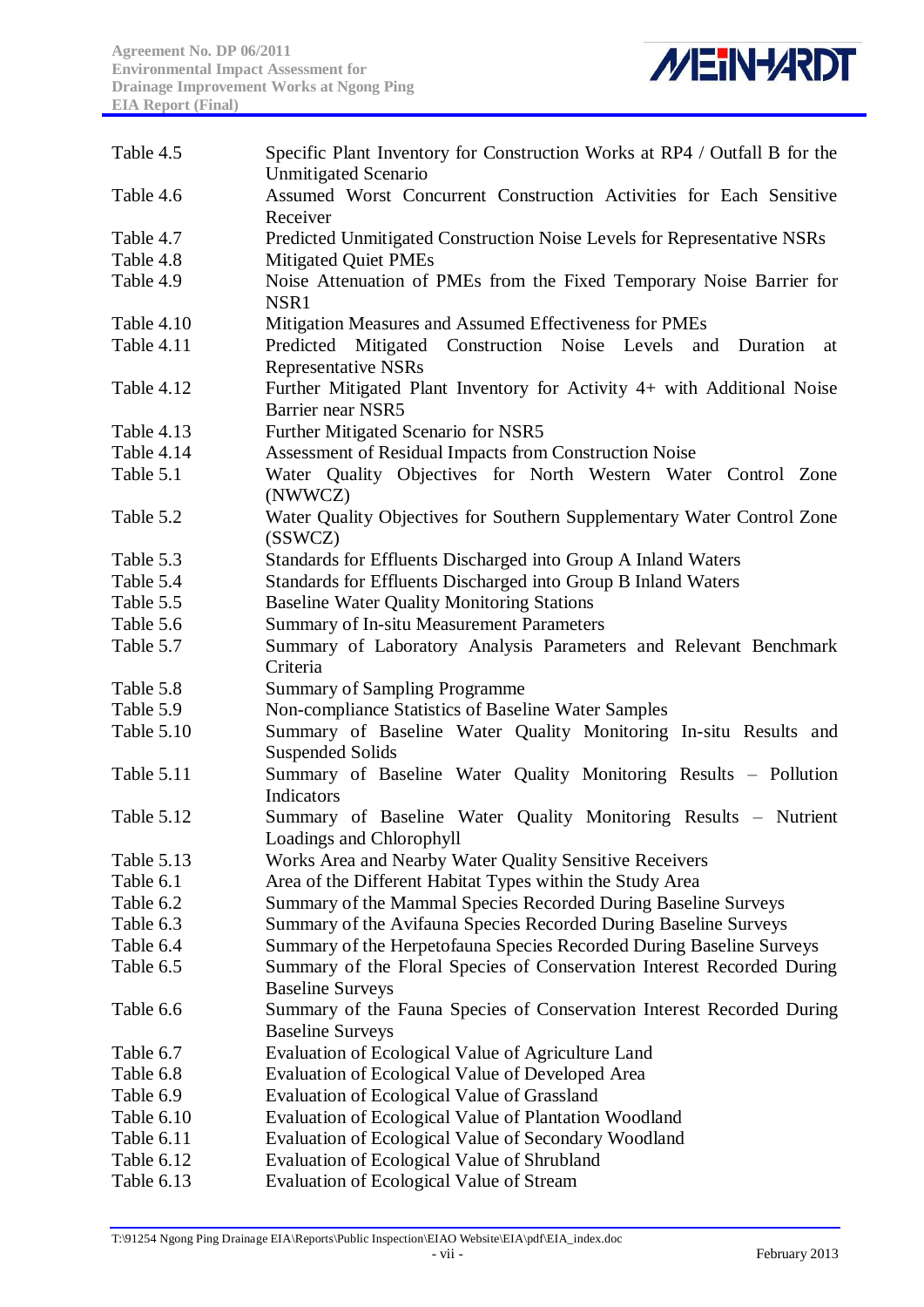

| Table 6.14        | Evaluation of Ecological Value of Channelised Watercourse                                             |
|-------------------|-------------------------------------------------------------------------------------------------------|
| Table 6.15        | Evaluation of Ecological Value of the Project Area                                                    |
| Table 6.16        | Summary of the Ecological Value of Habitats within the Study Area<br>(Descending Order of Importance) |
| Table 6.17        | Estimation of Potential Terrestrial Habitat Loss within Study and Project<br>Areas                    |
| Table 6.18        | Overall Impact Evaluation for Agriculture Land                                                        |
| Table 6.19        | Overall Impact Evaluation for Developed Area                                                          |
| Table 6.20        | <b>Overall Impact Evaluation for Grassland</b>                                                        |
| Table 6.21        | Overall Impact Evaluation for Plantation Woodland                                                     |
| Table 6.22        | Overall Impact Evaluation for Secondary Woodland                                                      |
| Table 6.23        | <b>Overall Impact Evaluation for Shrubland</b>                                                        |
| Table 6.24        | <b>Overall Impact Evaluation for Stream</b>                                                           |
| Table 6.25        | <b>Overall Impact Evaluation for Channalised Watercourse</b>                                          |
| Table 6.26        | Overall Impact to Species of Conservation Interest                                                    |
| Table 6.27        | <b>Summary of Construction Phase Impacts</b>                                                          |
| Table 6.28        | <b>Recommended Planting Species</b>                                                                   |
| Table 6.29        | Summary of Pre-Construction and Construction Phase Mitigation Measures                                |
| Table 7.1         | Relationship between Receptor Sensitivity and Impact Magnitude in                                     |
|                   | Defining Impact Significance                                                                          |
| Table 7.2         | Schedule of Administrative Planning Zones                                                             |
| Table 7.3         | <b>Statutory Designations for Works Sites, and Works Areas</b>                                        |
| Table 7.4         | <b>Schedule of Landscape Resources</b>                                                                |
| Table 7.5         | Summary of Assessment of Sensitivity of Landscape Resources                                           |
| Table 7.6         | Schedule of Landscape Character Areas                                                                 |
| Table 7.7         | Summary of Assessment of Sensitivity of Landscape Character Areas                                     |
| Table 7.8         | Potential Key Visually Sensitive Receivers (VSRs)                                                     |
| Table 7.9         | Summary of Assessment of Sensitivity of Visually Sensitive Receivers                                  |
|                   | (VSRs)                                                                                                |
| Table 7.10        | Schedule of Landscape Resources Impacted during Construction and<br>Operation                         |
| Table 7.11        | Summary of Magnitude of Impacts to Landscape Resources before<br>Mitigation                           |
| Table 7.12        | Summary of Magnitude of Impacts to Landscape Character Areas before                                   |
|                   | Mitigation                                                                                            |
| <b>Table 7.13</b> | Magnitude of Impacts on Visually Sensitive Receivers before Mitigation                                |
| Table 7.14        | Significance Threshold of Landscape Resources                                                         |
| <b>Table 7.15</b> | Significance Threshold of Landscape Character Units                                                   |
| <b>Table 7.16</b> | Significance Threshold of Visually Sensitive Receivers                                                |
| Table 7.17        | Recommended Construction Phase Landscape and Visual Mitigation<br><b>Measures</b>                     |
| Table 7.18        | Recommended Operational Phase Landscape and Visual Mitigation<br><b>Measures</b>                      |
| <b>Table 7.19</b> | Compensatory Tree Planting and Greening                                                               |
| Table 7.20        | Significance of Residual Landscape Impacts                                                            |
| Table 7.21        | <b>Significance of Residual Visual Impacts</b>                                                        |
| Table 8.1         | Summary of Archaeological Potential of the Study Area                                                 |
| Table 8.2         | Impact Assessment for Built Heritage Resources (Works Sections 1, 2 and                               |
|                   | 3)                                                                                                    |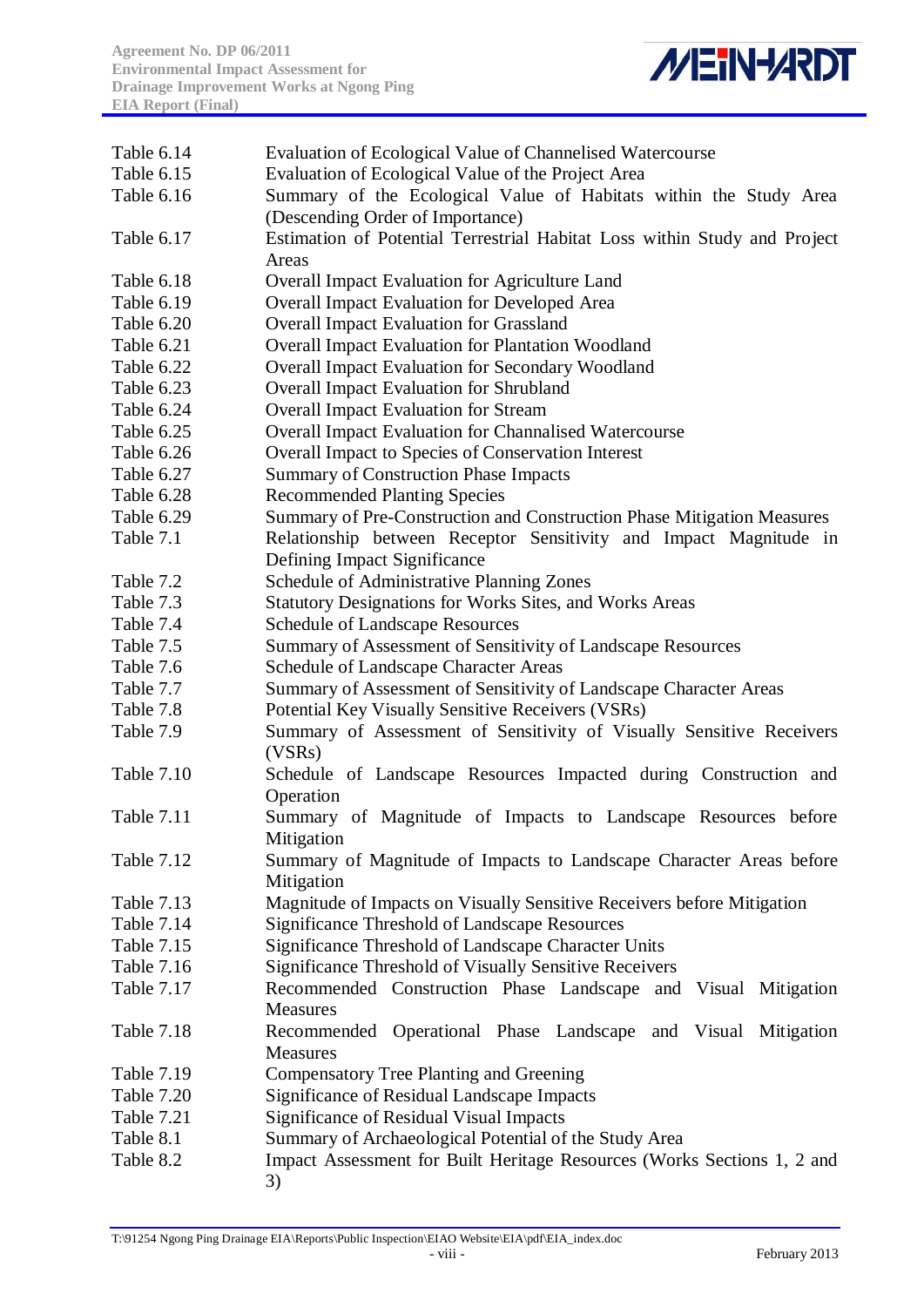

| Table 8.3  | Impact Assessment for Built Heritage Resources (Works Sections 4 and 5) |
|------------|-------------------------------------------------------------------------|
| Table 8.4  | Identification of Impacts to Built Heritage Resources (Works Section 6) |
| Table 9.1  | Summary of C&D Materials Arising from the Project                       |
| Table 9.2  | <b>Recommended Waste Disposal Sites</b>                                 |
| Table 10.1 | Summary of EM&A Requirements                                            |
| Table 11.1 | <b>Implementation Schedule for Environmental Mitigation Measures</b>    |
| Table 12.1 | Summary of Key Environmental Outcomes                                   |
|            |                                                                         |

*Volume 2 of 3*

#### **FIGURES**

| Figure 1.1    | <b>General Layout Plan</b>                                                                   |
|---------------|----------------------------------------------------------------------------------------------|
| Figure 2.1    | <b>Existing Drainage System</b>                                                              |
| Figure 2.2    | <b>Location of Flooding Incidents</b>                                                        |
| Figure 2.3    | <b>Alternative Drainage Improvement Schemes</b>                                              |
| Figure 2.4    | Alternative Alignment between Ngong Ping 360 Terminal and the                                |
|               | Columbarium area                                                                             |
| Figure 2.5    | <b>General Layout of the Preferred Alignment</b>                                             |
| Figure 2.6a   | Drainage Alignment (Sheet 1 of 4)                                                            |
| Figure 2.6b   | Drainage Alignment (Sheet 2 of 4)                                                            |
| Figure 2.6c   | Drainage Alignment (Sheet 3 of 4)                                                            |
| Figure 2.6d   | Drainage Alignment (Sheet 4 of 4)                                                            |
| Figure 2.7a   | <b>General Arrangement of Intake A</b>                                                       |
| Figure 2.7b   | <b>General Arrangement of Intake B</b>                                                       |
| Figure 2.7c   | <b>General Arrangement of Outfall A</b>                                                      |
| Figure 2.7d   | <b>General Arrangement of Intake C</b>                                                       |
| Figure 2.7e   | <b>General Arrangement of Outfall B</b>                                                      |
| Figure 2.8a   | <b>Original Construction Programme (Tentative)</b>                                           |
| Figure 2.8b   | <b>Preferred Construction Programme (Tentative)</b>                                          |
| Figure 2.9a   | <b>Works Sections</b>                                                                        |
| Figure 2.9b   | <b>Works Section 1</b>                                                                       |
| Figure 2.9c   | <b>Works Section 2</b>                                                                       |
| Figure 2.9d   | <b>Works Section 3</b>                                                                       |
| Figure 2.9e   | <b>Works Section 4</b>                                                                       |
| Figure 2.9f   | <b>Works Section 5</b>                                                                       |
| Figure $2.9g$ | <b>Works Section 6</b>                                                                       |
| Figure 2.10a  | Design Layout of Tung Chung Cable Car Project - Diversion of the Ngong                       |
|               | <b>Ping Stream</b>                                                                           |
| Figure 2.10b  | Design Section of Tung Chung Cable Car Project - Diversion of the Ngong                      |
|               | <b>Ping Stream</b>                                                                           |
| Figure 3.1    | <b>Locations of Representative Air Sensitive Receivers</b>                                   |
| Figure 3.2    | 1-Hour Averaged Cumulative Unmitigated TSP Concentration in µgm <sup>-3</sup> of             |
|               | <u>Tier 1 at 1.5m above Ground Level (AQO: 500µgm<sup>-3</sup>) (Key Plan)</u>               |
| Figure 3.3    | 1-Hour Averaged Cumulative Unmitigated TSP Concentration in $\mu$ gm <sup>-3</sup> of        |
|               | <u>Tier 1 at 1.5m above Ground Level (AQO: 500 <math>\mu</math>gm<sup>-3</sup>) (1 of 2)</u> |
| Figure 3.4    | 1-Hour Averaged Cumulative Unmitigated TSP Concentration in $\mu$ gm <sup>-3</sup> of        |
|               | <u>Tier 1 at 1.5m above Ground Level (AQO: 500 <math>\mu</math>gm<sup>-3</sup>) (2 of 2)</u> |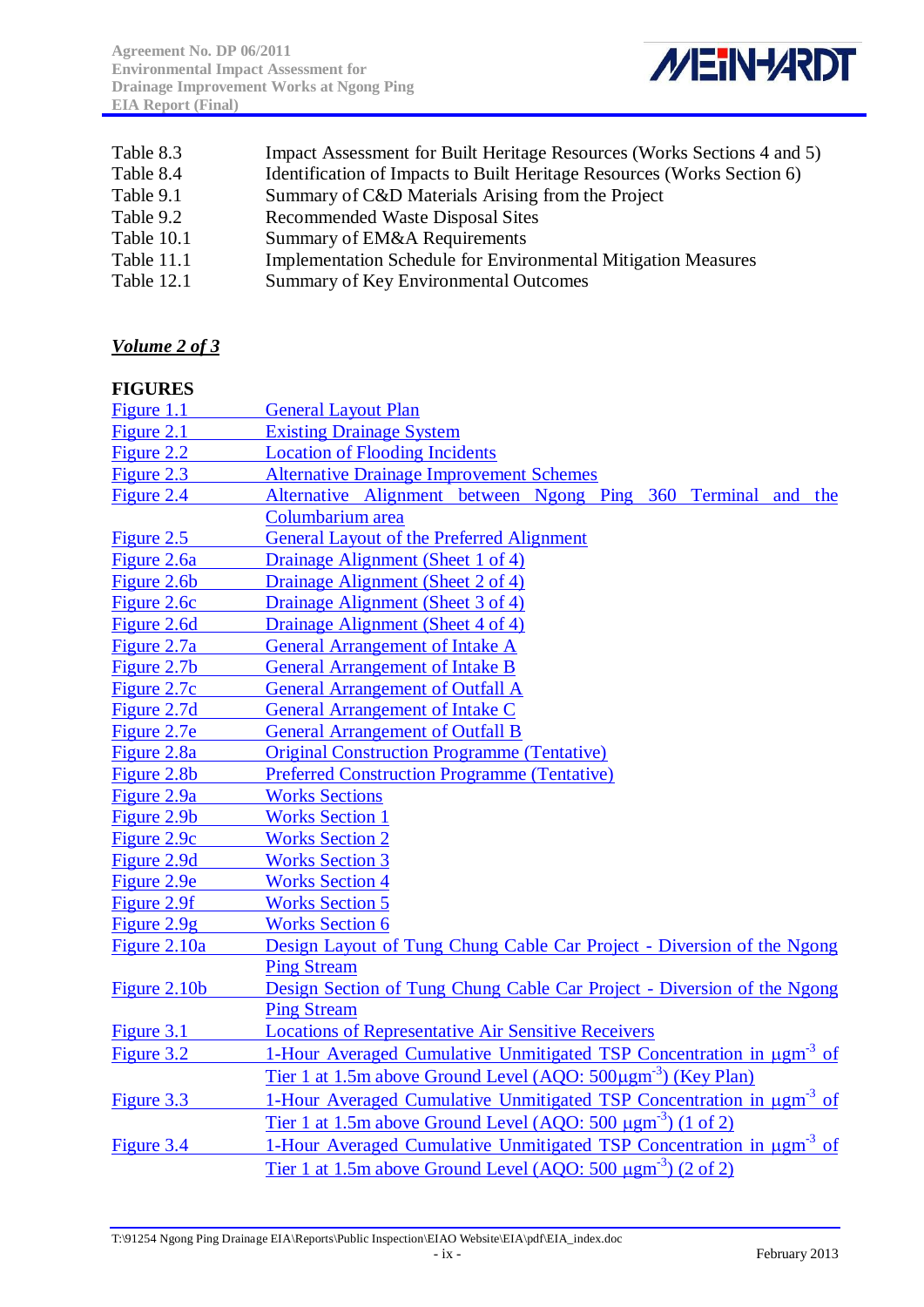

| Figure 3.5  | 24-Hour Averaged Cumulative Unmitigated TSP Concentration in $\mu$ gm <sup>-3</sup> of       |
|-------------|----------------------------------------------------------------------------------------------|
|             | <u>Tier 1 at 1.5m above Ground Level (AQO: 260 µgm<sup>-3</sup>) (Key Plan)</u>              |
| Figure 3.6  | 24-Hour Averaged Cumulative Unmitigated TSP Concentration in $\mu$ gm <sup>-3</sup> of       |
|             | <u>Tier 1 at 1.5m above Ground Level (AQO: 260 <math>\mu</math>gm<sup>-3</sup>) (1 of 2)</u> |
| Figure 3.7  | 24-Hour Averaged Cumulative Unmitigated TSP Concentration in ugm <sup>-3</sup> of            |
|             | <u>Tier 1 at 1.5m above Ground Level (AQO: 260 <math>\mu</math>gm<sup>-3</sup>) (2 of 2)</u> |
| Figure 3.8  | Annual Averaged Cumulative Unmitigated TSP Concentration in $\mu$ gm <sup>-3</sup> of        |
|             | <u>Tier at 1.5m above Ground Level (AQO: 80 µgm<sup>-3</sup>) (Key Plan)</u>                 |
| Figure 3.9  | <b>Annual Averaged Cumulative Unmitigated TSP Concentration in µgm<sup>-3</sup> of</b>       |
|             | <u>Tier at 1.5m above Ground Level (AQO: 80 <math>\mu</math>gm<sup>-3</sup>) (1 of 2)</u>    |
|             | Annual Averaged Cumulative Unmitigated TSP Concentration in $\mu$ gm <sup>-3</sup> of        |
| Figure 3.10 |                                                                                              |
|             | <u>Tier at 1.5m above Ground Level (AQO: 80 <math>\mu</math>gm<sup>-3</sup>) (2 of 2)</u>    |
| Figure 3.11 | 1-Hour Averaged Cumulative Mitigated TSP Concentration in µgm <sup>-3</sup> of Tier          |
|             | 1 at 1.5m above Ground Level (AQO: 500 µgm <sup>-3</sup> ) (Key Plan)                        |
| Figure 3.12 | 1-Hour Averaged Cumulative Mitigated TSP Concentration in ugm <sup>-3</sup> of Tier          |
|             | 1 at 1.5m above Ground Level (AQO: 500 $\mu$ gm <sup>-3</sup> ) (1 of 2)                     |
| Figure 3.13 | 1-Hour Averaged Cumulative Mitigated TSP Concentration in ugm <sup>-3</sup> of Tier          |
|             | <u>1 at 1.5m above Ground Level (AQO: 500 <math>\mu</math>gm<sup>-3</sup>) (2 of 2)</u>      |
| Figure 3.14 | 24-Hour Averaged Cumulative Mitigated TSP Concentration in ugm <sup>-3</sup> of              |
|             | <u>Tier 1 at 1.5m above Ground Level (AQO: 260 µgm<sup>-3</sup>) (Key Plan)</u>              |
| Figure 3.15 | 24-Hour Averaged Cumulative Mitigated TSP Concentration in ugm <sup>-3</sup> of              |
|             | <u>Tier 1 at 1.5m above Ground Level (AQO: 260 <math>\mu</math>gm<sup>-3</sup>) (1 of 2)</u> |
| Figure 3.16 | 24-Hour Averaged Cumulative Mitigated TSP Concentration in ugm <sup>-3</sup> of              |
|             | <u>Tier 1 at 1.5m above Ground Level (AQO: 260 <math>\mu</math>gm<sup>-3</sup>) (2 of 2)</u> |
| Figure 3.17 | <b>Annual Averaged Cumulative Mitigated TSP Concentration in ugm<sup>-3</sup> of Tier</b>    |
|             | <u>at 1.5m above Ground Level (AQO: 80 µgm<sup>-3</sup>) (Key Plan)</u>                      |
| Figure 3.18 | <b>Annual Averaged Cumulative Mitigated TSP Concentration in µgm<sup>-3</sup> of Tier</b>    |
|             | <u>at 1.5m above Ground Level (AQO: 80 <math>\mu</math>gm<sup>-3</sup>) (1 of 2)</u>         |
| Figure 3.19 | Annual Averaged Cumulative Mitigated TSP Concentration in ugm <sup>-3</sup> of Tier          |
|             | <u>at 1.5m above Ground Level (AQO: 80 <math>\mu</math>gm<sup>-3</sup>) (2 of 2)</u>         |
| Figure 4.1  | <b>Locations of Representative Noise Sensitive Receivers (Sheet 1 of 3)</b>                  |
| Figure 4.2  | Locations of Representative Noise Sensitive Receivers (Sheet 2 of 3)                         |
| Figure 4.3  | <b>Locations of Representative Noise Sensitive Receivers (Sheet 3 of 3)</b>                  |
| Figure 4.4  | <b>Cross Section Between RP4 and NSR1</b>                                                    |
| Figure 4.5  | Extent of Box Culvert Work Where Exceedances anticipated near NSR5                           |
| Figure 4.6  | <b>Illustration of Additional Noise Barrier at NSR5</b>                                      |
| Figure 5.1  | Water Quality Impact Study Area and Water Control Zones                                      |
| Figure 5.2  | <b>Ngong Ping Water Gathering Grounds</b>                                                    |
| Figure 5.3  | <b>Water Quality Monitoring Stations</b>                                                     |
| Figure 6.1  | Ecology Study Area and Nearby Areas of Conservation Interest                                 |
| Figure 6.2  | <b>Ecology Survey Plan</b>                                                                   |
| Figure 6.3  | Habitat Map (Sheet 1 of 2)                                                                   |
| Figure 6.4  | Habitat Map (Sheet 2 of 2)                                                                   |
| Figure 6.5a | <b>Locations of Species of Conservation Interest</b>                                         |
| Figure 6.5b | Locations of Species of Conservation Interest – Works Section 6                              |
| Figure 6.6  | Photographs of Representative Habitats within the Project and Study Areas                    |
| Figure 6.7  | Photographs of the Species of Conservation Importance                                        |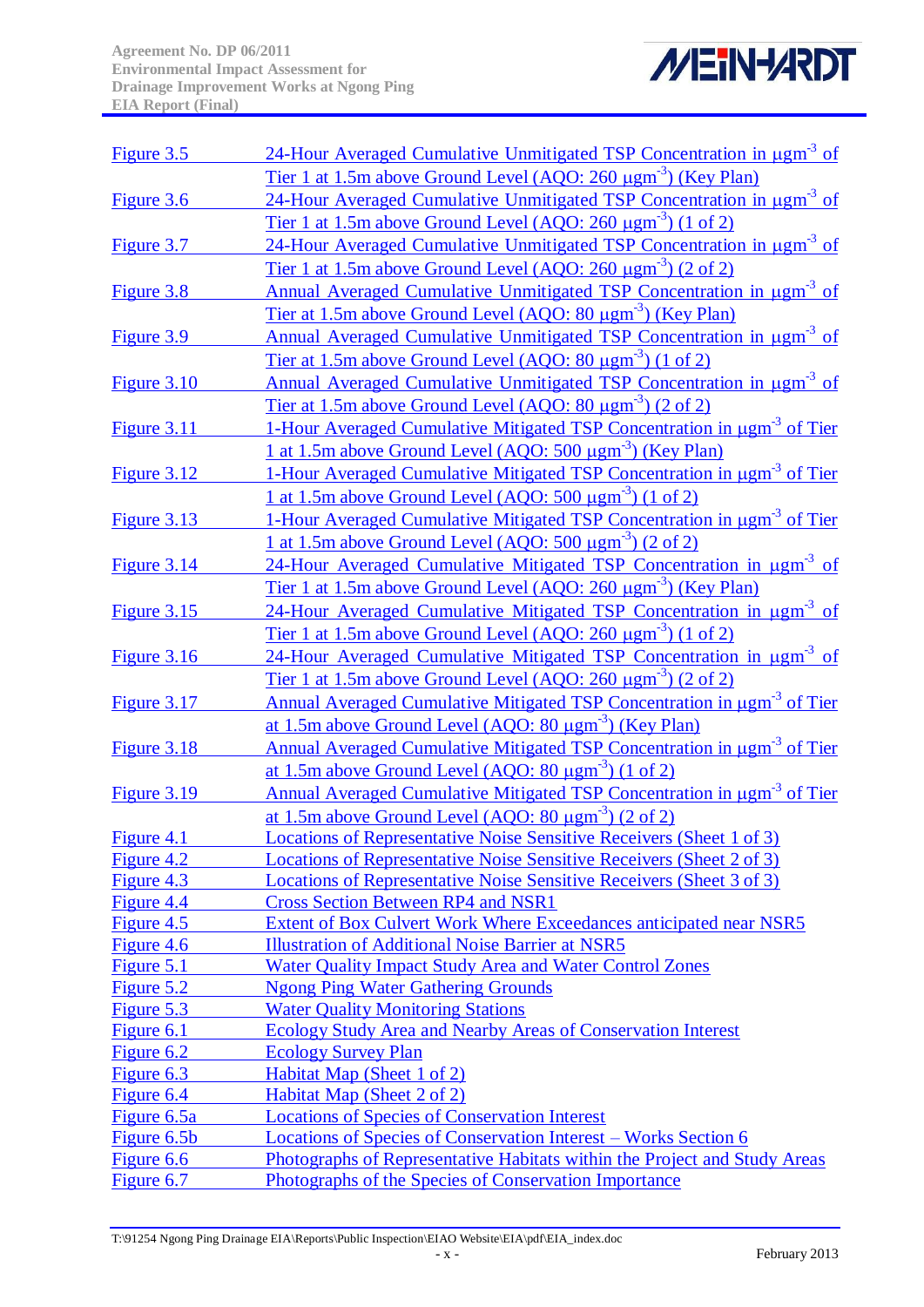

| Figure 7.1    | <b>Aerial Photo of Ngong Ping Showing Study Area and Visual Envelope</b>     |
|---------------|------------------------------------------------------------------------------|
| Figure 7.2    | <b>Planning and Development Framework</b>                                    |
| Figure 7.3    | <b>Physical and Cultural Landscape Resources</b>                             |
| Figure 7.4    | <b>Landscape Character Areas</b>                                             |
| Figure 7.5    | <b>Potential Visually Sensitive Receivers</b>                                |
| Figure 7.6    | Photographic Record of Identified Landscape Resources                        |
| Figure 7.7    | Photographic Record of Landscape Character Areas                             |
| Figure 7.8    | Photographic Record of Identified Visual Receivers                           |
| Figure 7.9a   | Indicative Landscape and Visual Mitigation Measures (Sheet 1 of 5)           |
| Figure 7.9b   | Indicative Landscape and Visual Mitigation Measures (Sheet 2 of 5)           |
| Figure 7.9c   | Indicative Landscape and Visual Mitigation Measures (Sheet 3 of 5)           |
| Figure 7.9d   | Indicative Landscape and Visual Mitigation Measures (Sheet 4 of 5)           |
| Figure 7.9e   | Indicative Landscape and Visual Mitigation Measures (Sheet 5 of 5)           |
| Figure $7.10$ | <b>Residual Landscape Impacts During Construction</b>                        |
| Figure 7.11   | <b>Residual Visual Impacts During Construction</b>                           |
| Figure 7.12   | <b>Residual Impacts at Day 1</b>                                             |
| Figure 7.13   | <b>Residual Impacts at Year 10</b>                                           |
| Figure 8.1    | Map showing the location of the Ngong Ping-Shek Pik Trackway                 |
| Figure 8.2    | 1957 Topographical Map which shows the numerous paths crisscrossing          |
|               | Lantau in the general vicinity of Ngong Ping                                 |
| Figure 8.3    | 1939 map showing an agricultural area to the south of Ngong Ping Plateau     |
| Figure 8.4    | 1969 map showing agricultural fields between the houses of the Monastery     |
| Figure 8.5    | HK countryside map showing the approximate locations of the known areas      |
|               | of archaeological interest in relationship to Po Lin Monastery               |
| Figure 8.6    | Location and direction of photos taken during the archaeological field visit |
| Figure 8.7    | Archaeological Impact Assessment Study Area - Eastern Part of the Study      |
|               | <b>Area</b> (Interception Drain)                                             |
| Figure 8.8    | Archaeological Impact Assessment Study Area - Central Part of the Study      |
|               | <b>Area (Loop System and Interception Drain)</b>                             |
| Figure 8.9    | Archaeological Impact Assessment Study Area - Western Part of the Study      |
|               | Area (Flood Relief Drain)                                                    |
| Figure 8.10   | Map showing the location of recorded built heritage resources                |
| Figure 8.11   | Map showing the location of recorded built heritage resource NP27            |
| Figure 8.12   | Map showing the location of recorded built heritage resources NP26           |
| Figure 8.13   | Map showing the location of recorded built heritage resource NP12,           |
|               | NP17-19, and NP 25                                                           |
| Figure 8.14   | Map showing the location of recorded built heritage resource NP28            |
| Figure 8.15   | Map showing the location of recorded built heritage resource NP03,           |
|               | NP06-11, NP13-15, NP20-21 and NP-23                                          |
| Figure 8.16   | Map showing the location of recorded built heritage resource NP01-02, and    |
|               | <b>NP04</b>                                                                  |
|               |                                                                              |

### **PLATES**

| Plate 8.3a | Eastern Part of the Study Area. View to the East of the last part of Works   |
|------------|------------------------------------------------------------------------------|
|            | Section 1                                                                    |
| Plate 8.3b | Central Part of the Study Area. View to North East of road into which the    |
|            | alignment is proposed                                                        |
| Plate 8.3c | Central Part of the Study Area. Stratigraphy at open cut recorded within the |
|            | area                                                                         |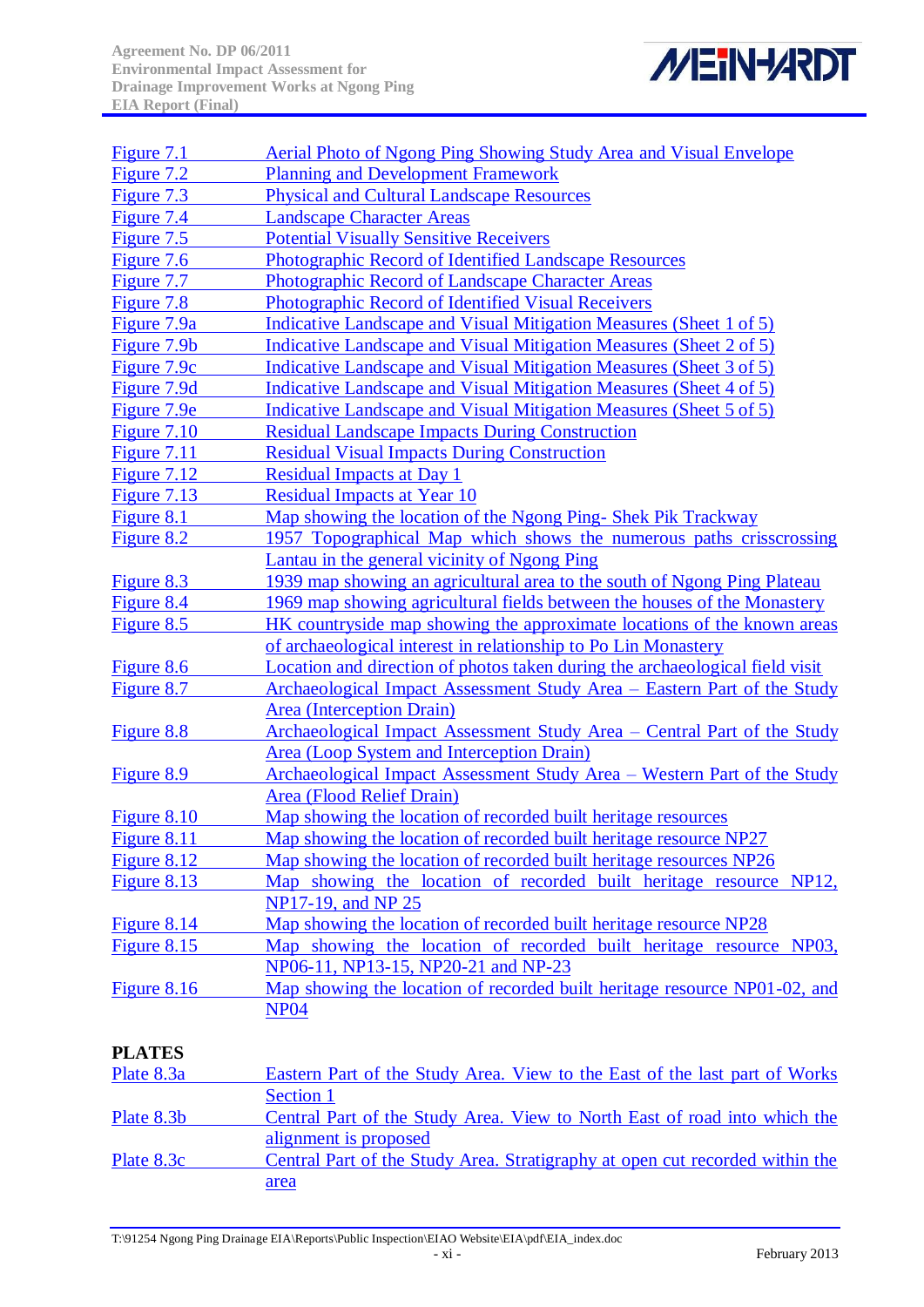

| Plate 8.3d           | Central Part of the Study Area. Meandering path along meandering open                                                                                     |
|----------------------|-----------------------------------------------------------------------------------------------------------------------------------------------------------|
|                      | gully through which the drainage improvement alignment is proposed                                                                                        |
| Plate 8.3e           | Western Part of the Study Area. Rock debris along the road                                                                                                |
| Plate 8.3f           | Western Part of the Study Area. View towards the Northwest; note the large                                                                                |
|                      | boulders in the background                                                                                                                                |
|                      |                                                                                                                                                           |
| Volume 3 of 3        |                                                                                                                                                           |
|                      |                                                                                                                                                           |
| <b>APPENDICES</b>    |                                                                                                                                                           |
| <b>Appendix A1</b>   | <b>Catchment Plan</b>                                                                                                                                     |
| <b>Appendix A2</b>   | <b>Location Plan of First Aid Measures</b>                                                                                                                |
| Appendix A3.1        | <b>Short-term Measures along Po Ngong Drive</b>                                                                                                           |
| <b>Appendix A3.2</b> | Short-term Measures near Po Lin Monastery Senior Master's House                                                                                           |
| <b>Appendix A4.1</b> | Longitudinal Profile of the Proposed Drainage System (Sheet 1/2)                                                                                          |
| <b>Appendix A4.2</b> | Longitudinal Profile of the Proposed Drainage System (Sheet 2/2)                                                                                          |
| <b>Appendix A4.3</b> | Geological Map – Ngong Ping                                                                                                                               |
| Appendix A4.4        | <b>Arrangement of the Proposed Intake A</b>                                                                                                               |
| <b>Appendix A4.5</b> | Arrangement of the Proposed Intake B                                                                                                                      |
| Appendix A4.6        | Arrangement of the Proposed Intake C                                                                                                                      |
| <b>Appendix A4.7</b> | <b>Arrangement of the Proposed Outfall A</b>                                                                                                              |
| <b>Appendix A4.8</b> | <b>Arrangement of the Proposed Outfall B</b>                                                                                                              |
| <b>Appendix A5</b>   | <b>Indicative Construction Sequence</b>                                                                                                                   |
| <b>Appendix B1</b>   | <b>Inventory Confirmation from DSD</b>                                                                                                                    |
| <b>Appendix B2</b>   | <u>Emission Inventory for Drainage Improvement works at Ngong Ping:</u><br><b>Calculation of Emission Factors of Construction Works for TSP Modelling</b> |
| <b>Appendix B3</b>   | <b>Calculation of Watering Efficiency</b>                                                                                                                 |
| <b>Appendix B4</b>   | <b>Sample Calculation of the Results of ASRs</b>                                                                                                          |
| <b>Appendix C1</b>   | <b>Identified Representative Noise Sensitive Receivers</b>                                                                                                |
| <b>Appendix C2</b>   | <b>Lists of Notional Sources and Respective Slant Distances from NSRs</b>                                                                                 |
| <b>Appendix C3</b>   | <b>Plant Inventory (Unmitigated Scenario)</b>                                                                                                             |
| <b>Appendix C4</b>   | <b>Construction Noise Assessment (Unmitigated Scenario)</b>                                                                                               |
| <b>Appendix C5</b>   | Brochure for the Husqvarna 316 Electric Chain Saw                                                                                                         |
| <b>Appendix C6</b>   | <b>Plant Inventory (Mitigated Scenario)</b>                                                                                                               |
| <b>Appendix C7</b>   | <b>Construction Noise Assessment (Mitigated Scenario)</b>                                                                                                 |
| <b>Appendix D1</b>   | <b>Project Specific Water Quality Monitoring Proposal</b>                                                                                                 |
| <b>Appendix D2</b>   | <b>Project Specific Water Quality Monitoring Results</b>                                                                                                  |
| <b>Appendix D3</b>   | WSD Condition of Working within Water Gathering Ground                                                                                                    |
| <b>Appendix E1</b>   | List of Vegetation Species Recorded within the Project and Study Areas                                                                                    |
|                      | (Wet and Dry Seasons)                                                                                                                                     |
| <b>Appendix E2</b>   | List of Terrestrial Mammal Species and Maximum Counts within the                                                                                          |
|                      | Project and Study Areas (Wet and Dry Seasons)                                                                                                             |
| <b>Appendix E3</b>   | List of Bird Species and Abundance Recorded within the Project and Study                                                                                  |
|                      | <b>Areas (Wet and Dry Seasons)</b>                                                                                                                        |
| <b>Appendix E4</b>   | List of Herpetofauna Species and Abundance Recorded within the Project                                                                                    |
|                      | and Study Areas (Wet and Dry Seasons)                                                                                                                     |
| <b>Appendix E5</b>   | List of Odonate Species and Relative Abundance Recorded within the                                                                                        |
|                      | Project and Study Areas (Wet and Dry Seasons)                                                                                                             |